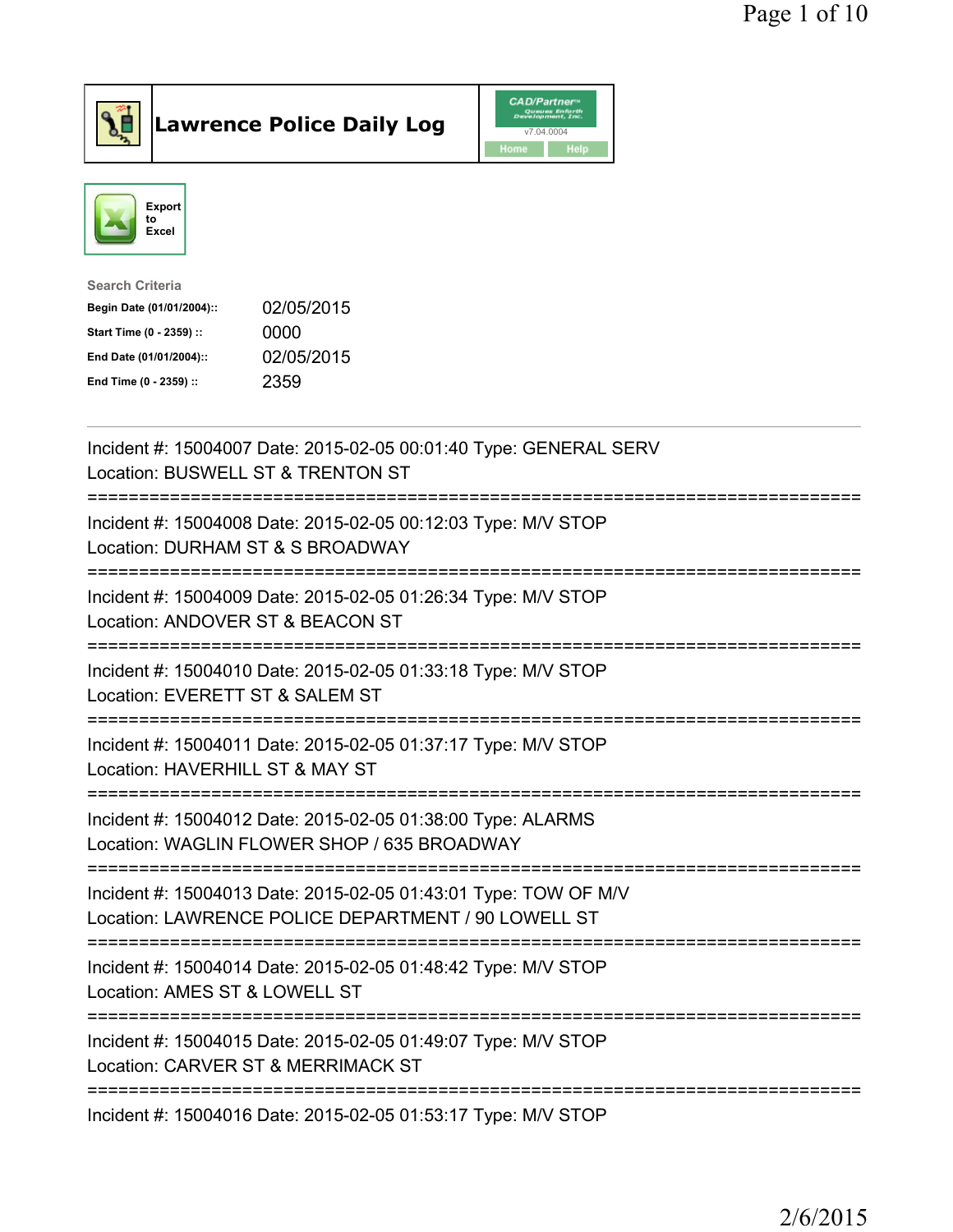Location: 43 HANCOCK =========================================================================== Incident #: 15004017 Date: 2015-02-05 02:24:29 Type: M/V STOP Location: 700 ESSEX ST =========================================================================== Incident #: 15004018 Date: 2015-02-05 02:24:43 Type: MAN DOWN Location: 85 BOXFORD ST =========================================================================== Incident #: 15004019 Date: 2015-02-05 02:28:31 Type: M/V STOP Location: LAWRENCE ST & LEBANON ST =========================================================================== Incident #: 15004020 Date: 2015-02-05 02:56:51 Type: DISTURBANCE Location: 1 GENERAL ST =========================================================================== Incident #: 15004021 Date: 2015-02-05 03:20:51 Type: M/V STOP Location: HAMPSHIRE ST & HAVERHILL ST =========================================================================== Incident #: 15004022 Date: 2015-02-05 04:12:26 Type: ALARM/BURG Location: 579 ANDOVER ST =========================================================================== Incident #: 15004023 Date: 2015-02-05 04:20:08 Type: AUTO ACC/UNK PI Location: HAVERHILL ST & IRENE ST =========================================================================== Incident #: 15004024 Date: 2015-02-05 04:49:50 Type: STOL/MV/PAS Location: 12 BERKELEY ST =========================================================================== Incident #: 15004025 Date: 2015-02-05 05:35:38 Type: ALARM/BURG Location: 121 MARSTON ST =========================================================================== Incident #: 15004026 Date: 2015-02-05 05:38:44 Type: STOL/MV/PAS Location: 31 INMAN ST =========================================================================== Incident #: 15004027 Date: 2015-02-05 05:43:40 Type: MAL DAMAGE Location: 31 INMAN ST =========================================================================== Incident #: 15004028 Date: 2015-02-05 06:16:44 Type: ALARM/BURG Location: 183 HAVERHILL ST =========================================================================== Incident #: 15004029 Date: 2015-02-05 06:31:05 Type: TOW OF M/V Location: 112 PHILLIPS ST =========================================================================== Incident #: 15004030 Date: 2015-02-05 07:08:11 Type: MV/BLOCKING Location: 109 BODWELL ST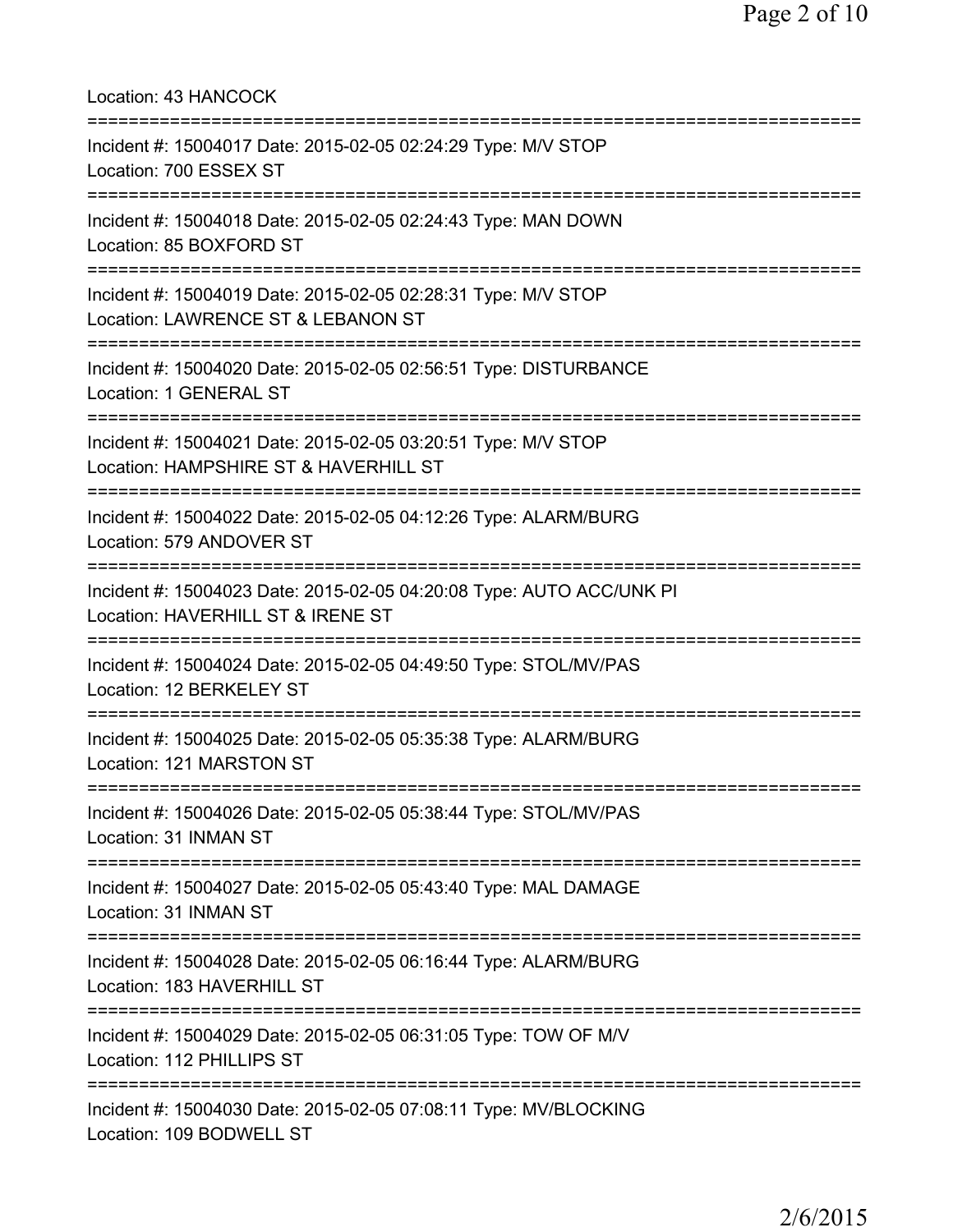| Incident #: 15004031 Date: 2015-02-05 07:15:45 Type: AUTO ACC/UNK PI<br>Location: 170 MAY ST                                                   |
|------------------------------------------------------------------------------------------------------------------------------------------------|
| Incident #: 15004032 Date: 2015-02-05 07:22:19 Type: SPECIAL CHECK<br>Location: ROLLINS SCHOOL / 451 HOWARD ST<br>============================ |
| Incident #: 15004033 Date: 2015-02-05 07:23:25 Type: AUTO ACC/UNK PI<br>Location: 201 WEST ST                                                  |
| Incident #: 15004034 Date: 2015-02-05 07:32:30 Type: AUTO ACC/NO PI<br>Location: 50 ISLAND ST                                                  |
| Incident #: 15004035 Date: 2015-02-05 07:54:30 Type: AUTO ACC/PI<br>Location: FOSTER ST & SALEM ST                                             |
| Incident #: 15004036 Date: 2015-02-05 08:01:29 Type: AUTO ACC/UNK PI<br>Location: 563 MT VERNON ST                                             |
| Incident #: 15004037 Date: 2015-02-05 08:01:35 Type: AUTO ACC/NO PI<br>Location: LYNN ST & S UNION ST                                          |
| Incident #: 15004038 Date: 2015-02-05 08:12:48 Type: GENERAL SERV<br>Location: 11 SAUNDERS ST                                                  |
| Incident #: 15004039 Date: 2015-02-05 08:22:43 Type: MV/BLOCKING<br>Location: HAVERHILL ST & PROSPECT ST                                       |
| Incident #: 15004040 Date: 2015-02-05 08:23:38 Type: M/V STOP<br>Location: ESSEX ST & HAMPSHIRE ST                                             |
| ;=====================================<br>Incident #: 15004041 Date: 2015-02-05 08:28:22 Type: AUTO ACC/NO PI<br>Location: 70 N PARISH RD      |
| Incident #: 15004042 Date: 2015-02-05 08:33:06 Type: M/V STOP<br>Location: AMESBURY ST & COMMON ST                                             |
| Incident #: 15004043 Date: 2015-02-05 08:35:10 Type: AUTO ACC/UNK PI<br>Location: OSGOOD ST                                                    |
| Incident #: 15004044 Date: 2015-02-05 08:58:36 Type: AUTO ACC/NO PI<br>Location: NEW BALANCE ATHLETIC SHOE CORP / 5 S UNION ST                 |
|                                                                                                                                                |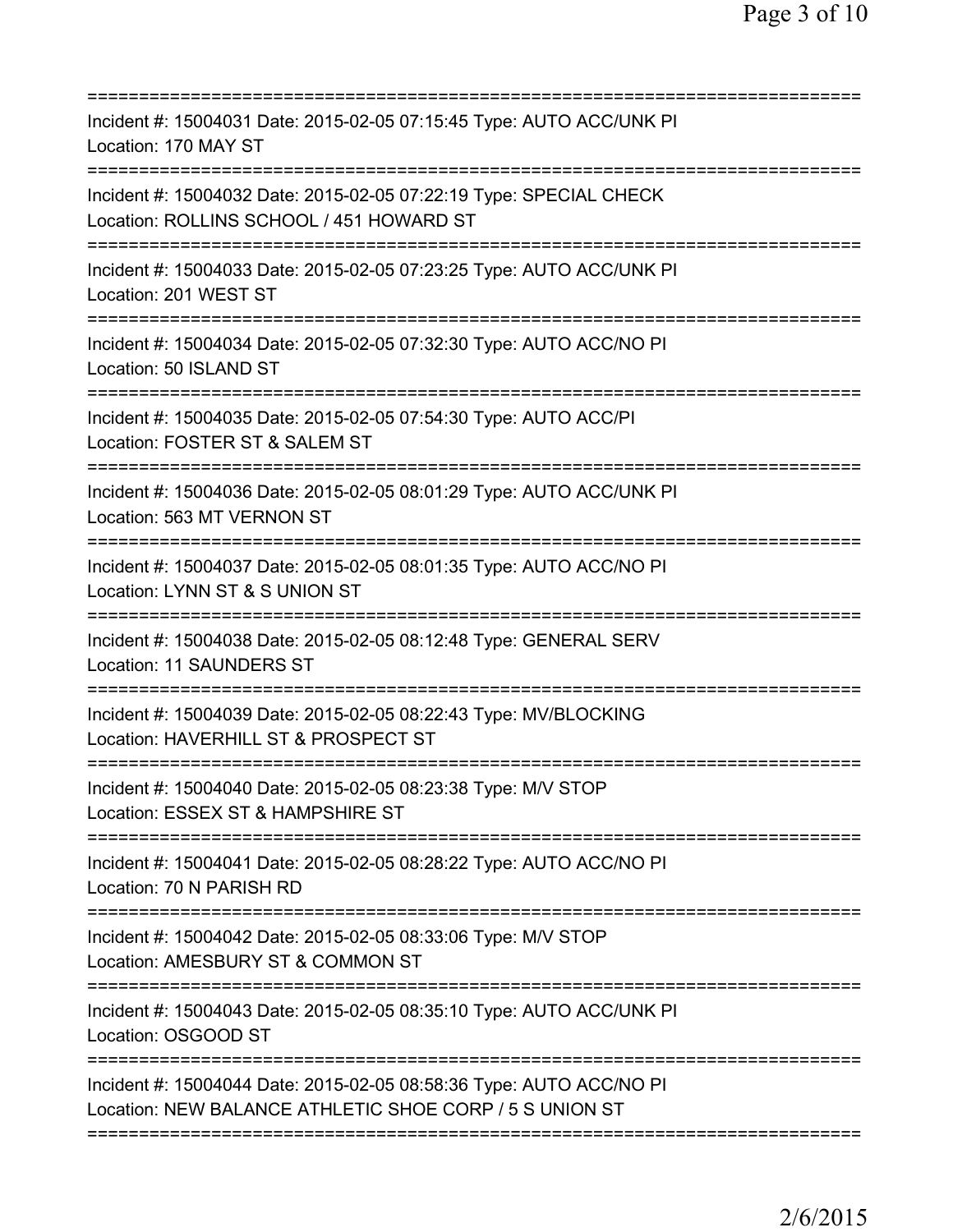| Incident #: 15004045 Date: 2015-02-05 09:07:16 Type: AUTO ACC/NO PI<br><b>Location: MERRIMACK ST</b>                                 |
|--------------------------------------------------------------------------------------------------------------------------------------|
| Incident #: 15004046 Date: 2015-02-05 09:07:29 Type: AUTO ACC/NO PI<br>Location: PARKER ST & SALEM ST                                |
| Incident #: 15004047 Date: 2015-02-05 09:30:45 Type: TOW OF M/V<br>Location: METHUEN ST & SANTANDER BANK                             |
| Incident #: 15004048 Date: 2015-02-05 09:44:54 Type: M/V STOP<br>Location: 380 BROADWAY                                              |
| Incident #: 15004049 Date: 2015-02-05 09:47:41 Type: AUTO ACC/PI<br>Location: MARGIN ST & MELVIN ST                                  |
| Incident #: 15004050 Date: 2015-02-05 10:03:15 Type: AUTO ACC/NO PI<br>Location: AUBURN ST & CROSS ST                                |
| Incident #: 15004051 Date: 2015-02-05 10:03:37 Type: MV/BLOCKING<br>Location: 2 APPLETON ST                                          |
| Incident #: 15004052 Date: 2015-02-05 10:04:21 Type: TOW OF M/V<br>Location: SOVEREIGN BANK NEW ENGLAND / 238 ESSEX ST               |
| Incident #: 15004053 Date: 2015-02-05 10:16:52 Type: B&E/PAST<br>Location: 618 LOWELL ST                                             |
| Incident #: 15004054 Date: 2015-02-05 10:29:41 Type: TRESPASSING<br>Location: AMESBURY ST & COMMON ST                                |
| Incident #: 15004055 Date: 2015-02-05 10:46:37 Type: AUTO ACC/NO PI<br>Location: 36 HOWARD ST                                        |
| Incident #: 15004056 Date: 2015-02-05 10:47:54 Type: DOMESTIC/PAST<br>Location: 246 JACKSON ST<br>================================== |
| Incident #: 15004057 Date: 2015-02-05 10:55:26 Type: TOW OF M/V<br>Location: 20 ALLSTON ST                                           |
| Incident #: 15004058 Date: 2015-02-05 11:14:48 Type: TOW OF M/V<br>Location: 103 E PLEASANT ST                                       |
| Incident #: 15004059 Date: 2015-02-05 11:25:55 Type: DISTURBANCE                                                                     |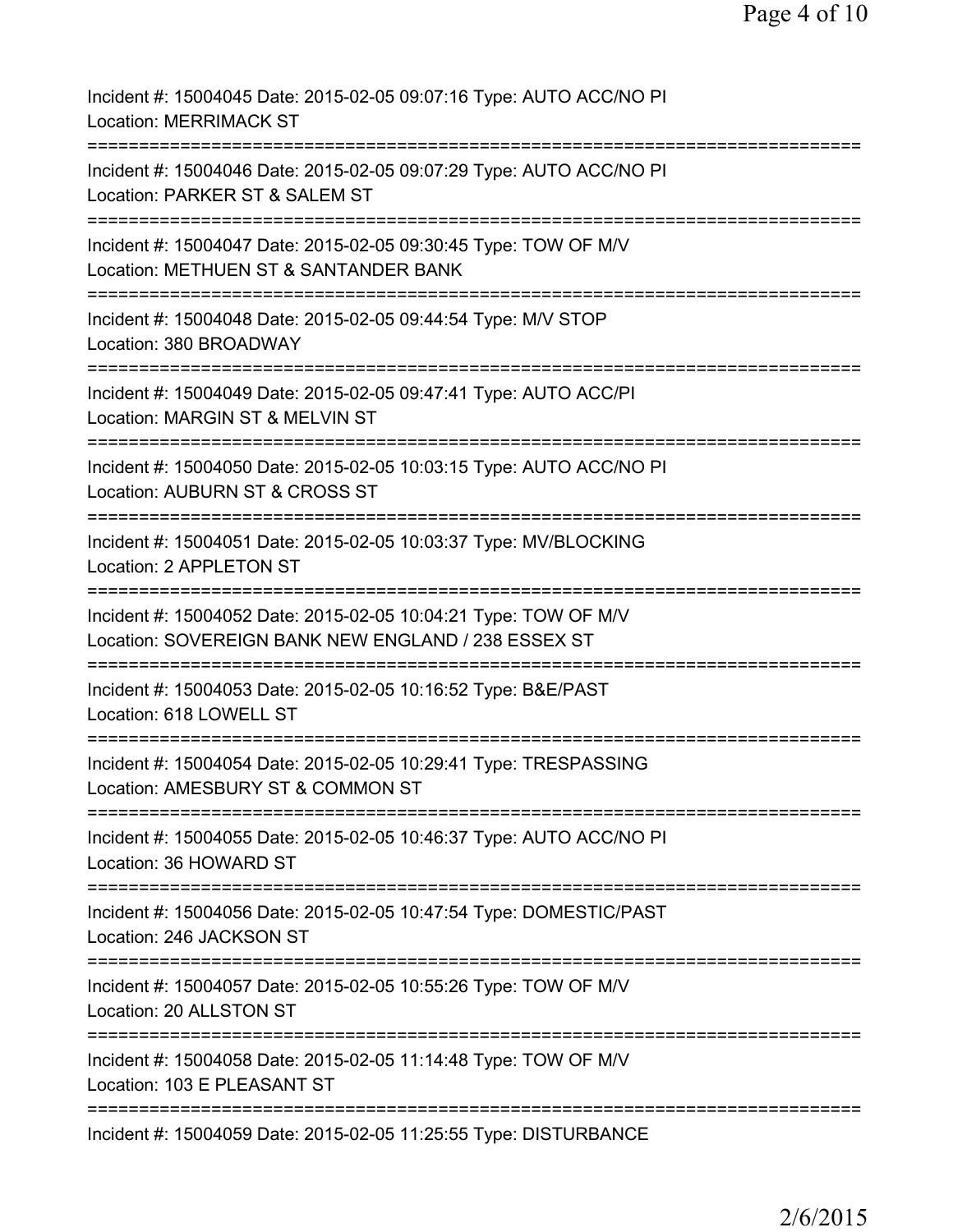Location: 24 BROMFIELD ST FL 1 =========================================================================== Incident #: 15004060 Date: 2015-02-05 11:34:21 Type: AUTO ACC/NO PI Location: FARRAH FUNERAL HOME / 170 LAWRENCE ST =========================================================================== Incident #: 15004061 Date: 2015-02-05 11:35:10 Type: AUTO ACC/NO PI Location: 6 AVON ST =========================================================================== Incident #: 15004062 Date: 2015-02-05 11:54:14 Type: MV/BLOCKING Location: 28 FAIRMONT ST =========================================================================== Incident #: 15004063 Date: 2015-02-05 12:11:55 Type: MV/BLOCKING Location: 127 S BROADWAY =========================================================================== Incident #: 15004064 Date: 2015-02-05 12:24:56 Type: AUTO ACC/NO PI Location: 134 MARGIN ST =========================================================================== Incident #: 15004065 Date: 2015-02-05 12:28:23 Type: AUTO ACC/NO PI Location: BODWELL ST & MEDFORD ST =========================================================================== Incident #: 15004066 Date: 2015-02-05 13:13:39 Type: DISTURBANCE Location: C1 BUFFET / 73 WINTHROP AV =========================================================================== Incident #: 15004068 Date: 2015-02-05 13:20:05 Type: CK WELL BEING Location: ROOMING HOUSE / 248 BROADWAY =========================================================================== Incident #: 15004067 Date: 2015-02-05 13:22:32 Type: MV/BLOCKING Location: 8 HAVERHILL ST =========================================================================== Incident #: 15004069 Date: 2015-02-05 13:25:06 Type: AUTO ACC/NO PI Location: AVON ST & FITZ ST =========================================================================== Incident #: 15004070 Date: 2015-02-05 13:26:12 Type: WARRANT SERVE Location: 90 LOWELL ST =========================================================================== Incident #: 15004071 Date: 2015-02-05 13:40:17 Type: HIT & RUN M/V Location: 80 MARGIN ST =========================================================================== Incident #: 15004072 Date: 2015-02-05 13:45:48 Type: AUTO ACC/NO PI Location: 33 FITZ ST =========================================================================== Incident #: 15004073 Date: 2015-02-05 13:48:28 Type: MV/BLOCKING Location: 95 BYRON AV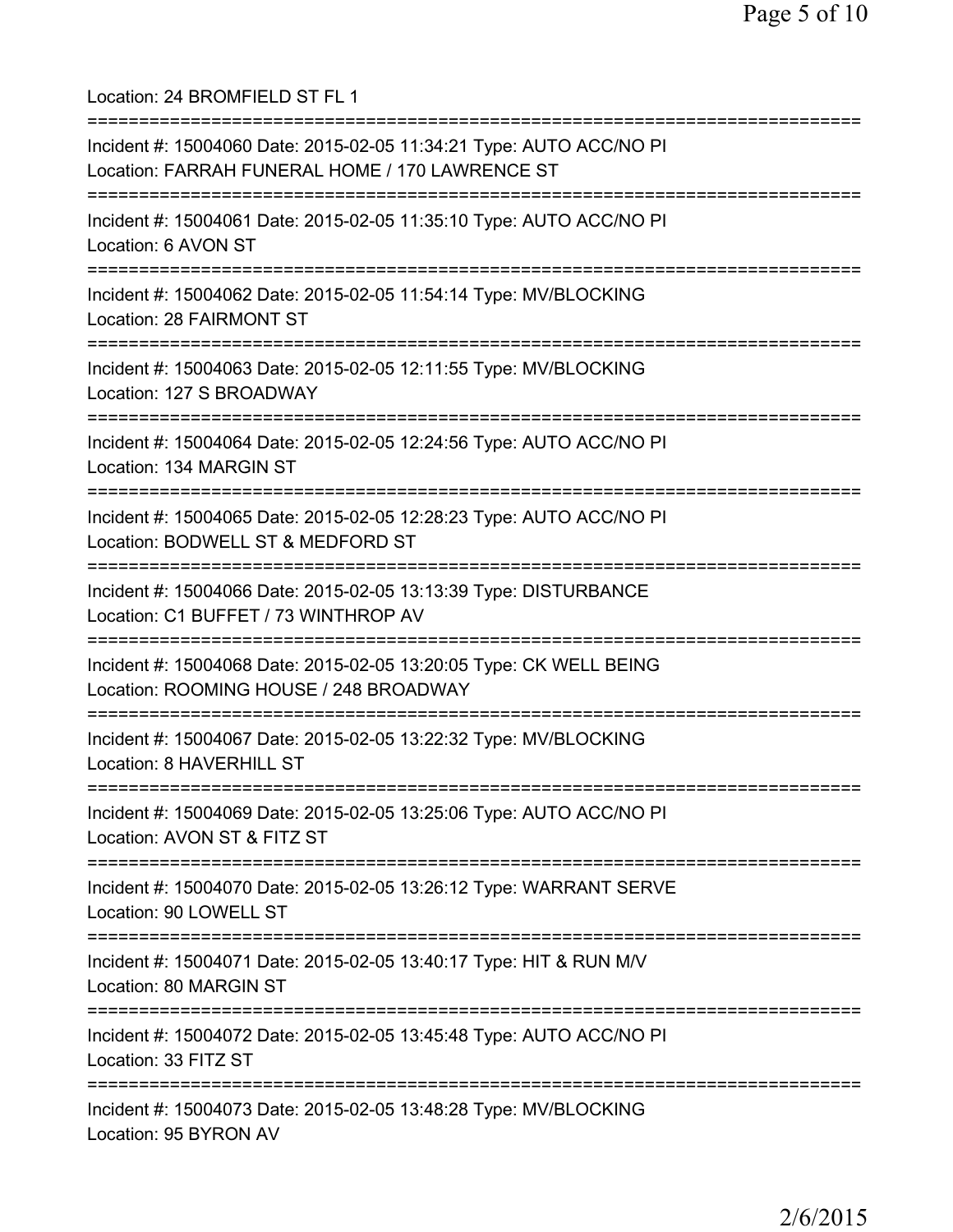| Incident #: 15004075 Date: 2015-02-05 13:57:20 Type: B&E/MV/PAST<br>Location: 300 HAMPSHIRE ST                            |
|---------------------------------------------------------------------------------------------------------------------------|
| Incident #: 15004074 Date: 2015-02-05 13:57:42 Type: AUTO ACC/NO PI<br>Location: 348 BROADWAY                             |
| Incident #: 15004076 Date: 2015-02-05 14:07:49 Type: B&E/MV/PAST<br>Location: 114 WALNUT ST                               |
| Incident #: 15004077 Date: 2015-02-05 14:08:41 Type: HIT & RUN M/V<br>Location: 48 STORROW ST                             |
| Incident #: 15004078 Date: 2015-02-05 14:14:57 Type: DRUG VIO<br>Location: E HAVERHILL ST & PROSPECT ST                   |
| Incident #: 15004079 Date: 2015-02-05 14:43:30 Type: AUTO ACC/NO PI<br>Location: BRUCE ST & PARK ST                       |
| Incident #: 15004080 Date: 2015-02-05 14:44:42 Type: ABAND MV<br>Location: RT 114 & 495                                   |
| Incident #: 15004081 Date: 2015-02-05 14:46:37 Type: A&B PAST<br>Location: 32 LAWRENCE ST                                 |
| Incident #: 15004082 Date: 2015-02-05 14:51:59 Type: AUTO ACC/NO PI<br>Location: BROADWAY & PARK ST                       |
| Incident #: 15004083 Date: 2015-02-05 14:58:59 Type: DISTURBANCE<br>Location: 393 LOWELL ST                               |
| ==========================<br>Incident #: 15004084 Date: 2015-02-05 15:00:33 Type: TOW OF M/V<br>Location: 45 MAGINNIS AV |
| Incident #: 15004085 Date: 2015-02-05 15:06:04 Type: HIT & RUN M/V<br>Location: 10 EMBANKMENT RD                          |
| Incident #: 15004086 Date: 2015-02-05 15:07:58 Type: DRUG VIO<br>Location: 64 SAUNDERS ST                                 |
| Incident #: 15004087 Date: 2015-02-05 15:10:56 Type: DOMESTIC/PROG<br>Location: 23 SHAWSHEEN RD FL 3RDFL                  |
|                                                                                                                           |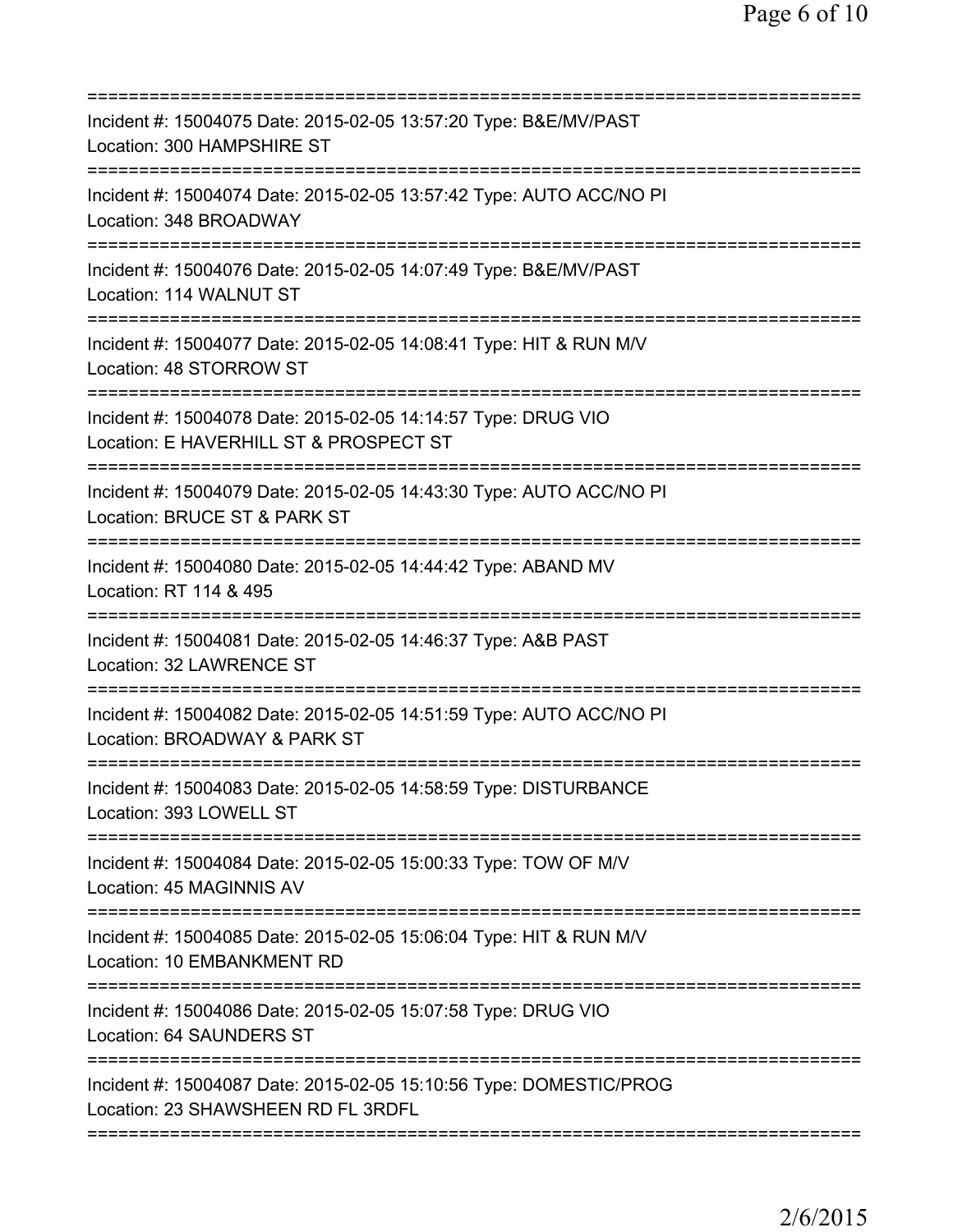| Incident #: 15004088 Date: 2015-02-05 15:47:01 Type: B&E/PAST<br>Location: S UNION ST & ABBOTT ST                    |
|----------------------------------------------------------------------------------------------------------------------|
| Incident #: 15004089 Date: 2015-02-05 15:51:20 Type: AUTO ACC/NO PI<br>Location: BROADWAY & HAVERHILL ST             |
| Incident #: 15004090 Date: 2015-02-05 16:00:11 Type: AUTO ACC/NO PI<br>Location: 19 BLANCHARD ST                     |
| Incident #: 15004091 Date: 2015-02-05 16:02:40 Type: MEDIC SUPPORT<br>Location: 2 CAMELLA TEOLI WY                   |
| Incident #: 15004092 Date: 2015-02-05 16:03:03 Type: AUTO ACC/NO PI<br>Location: 20 W DALTON ST                      |
| Incident #: 15004093 Date: 2015-02-05 16:05:44 Type: GENERAL SERV<br>Location: NEWTON ST & SALEM ST                  |
| Incident #: 15004094 Date: 2015-02-05 16:13:25 Type: AUTO ACC/UNK PI<br>Location: MERRIMACK ST & S BROADWAY          |
| Incident #: 15004095 Date: 2015-02-05 16:16:40 Type: MEDIC SUPPORT<br>Location: DUNKIN DONUTS / 581 ANDOVER ST       |
| Incident #: 15004096 Date: 2015-02-05 16:35:44 Type: MV/BLOCKING<br>Location: CONDUIT ST & KNOX ST                   |
| Incident #: 15004097 Date: 2015-02-05 16:36:32 Type: MAN DOWN<br>Location: BROADWAY & LOWELL ST                      |
| Incident #: 15004098 Date: 2015-02-05 16:52:32 Type: MISSING PERS<br>Location: ARLINGTON SCHOOL / 150 ARLINGTON ST   |
| Incident #: 15004099 Date: 2015-02-05 17:04:26 Type: FRAUD<br>Location: WHITE HEN PANTRY / 703 HAVERHILL ST          |
| Incident #: 15004101 Date: 2015-02-05 17:20:14 Type: HIT & RUN M/V<br>Location: 112 E HAVERHILL ST                   |
| Incident #: 15004100 Date: 2015-02-05 17:25:20 Type: DISORDERLY<br>Location: KENTUCKY FRIED CHICKEN / 490 S UNION ST |
| Incident #: 15004102 Date: 2015-02-05 17:41:50 Type: LOST PROPERTY                                                   |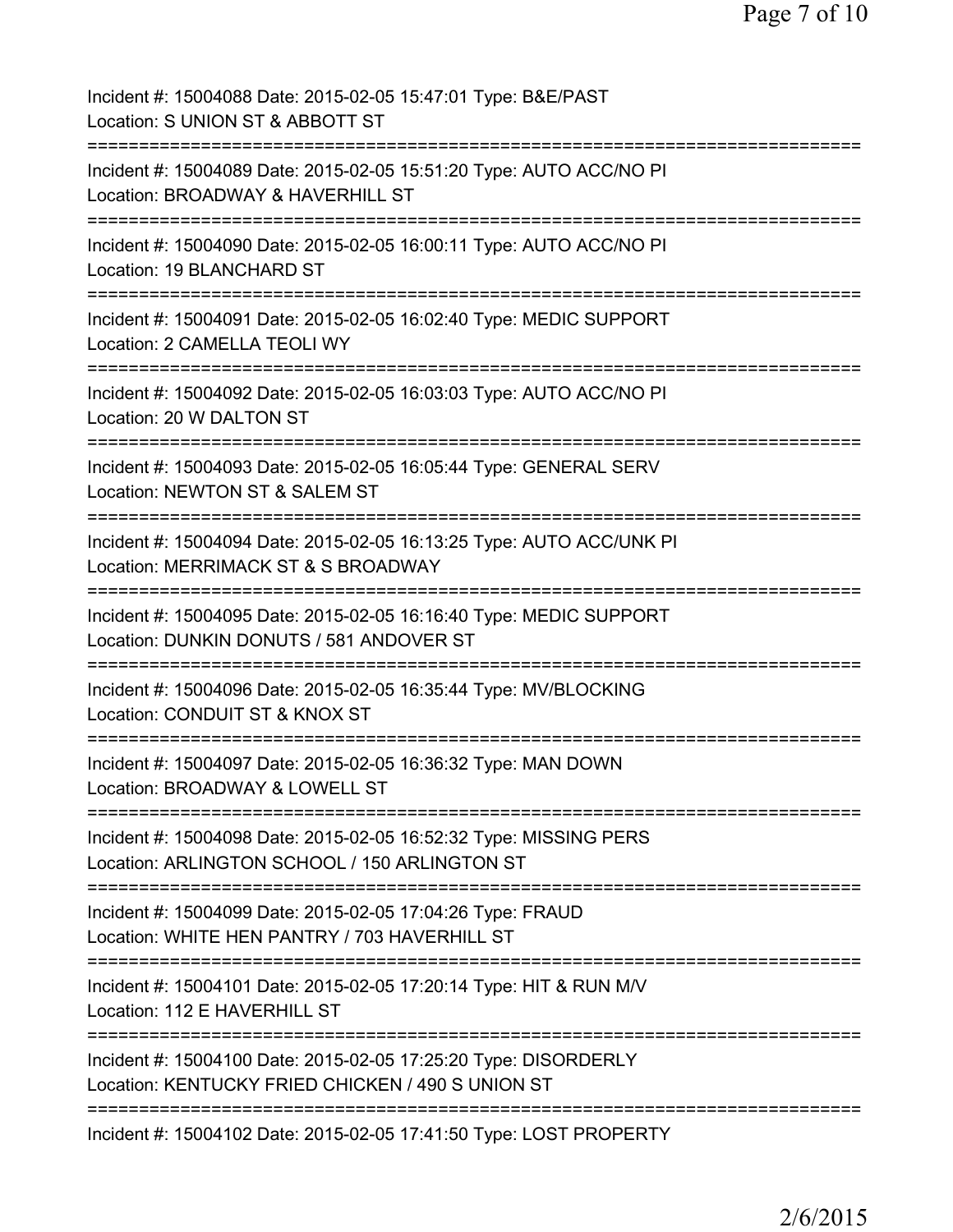| Location: 29 BOWDOIN ST<br>=====================================                                                                               |
|------------------------------------------------------------------------------------------------------------------------------------------------|
| Incident #: 15004103 Date: 2015-02-05 17:44:45 Type: AUTO ACC/NO PI<br>Location: AMES ST & WATER ST                                            |
| Incident #: 15004104 Date: 2015-02-05 17:46:46 Type: AUTO ACC/UNK PI<br>Location: AMESBURY ST & HAVERHILL ST                                   |
| Incident #: 15004106 Date: 2015-02-05 17:51:58 Type: DOMESTIC/PAST<br>Location: ABBOTT ST & S UNION ST<br>=======================              |
| Incident #: 15004105 Date: 2015-02-05 17:52:41 Type: AUTO ACC/NO PI<br>Location: 110 WEST ST                                                   |
| Incident #: 15004107 Date: 2015-02-05 17:56:49 Type: HIT & RUN M/V<br>Location: 197 PARKER ST                                                  |
| Incident #: 15004109 Date: 2015-02-05 18:01:11 Type: ALARM/BURG<br>Location: MERRIMACK VALLEY CREDIT UNION / 500 MERRIMACK ST                  |
| Incident #: 15004108 Date: 2015-02-05 18:01:18 Type: UNKNOWN PROB<br>Location: 131-133 SALEM ST                                                |
| Incident #: 15004110 Date: 2015-02-05 18:02:43 Type: LOST PROPERTY<br>Location: LAWRENCE ST & PARK ST                                          |
| Incident #: 15004111 Date: 2015-02-05 18:16:46 Type: ALARM/BURG<br>Location: 58 EVERETT ST                                                     |
| ====================================<br>Incident #: 15004112 Date: 2015-02-05 18:29:32 Type: DISABLED MV<br>Location: MERRIMACK ST & PARKER ST |
| Incident #: 15004113 Date: 2015-02-05 18:31:38 Type: M/V STOP<br>Location: LAWRENCE ST & PARK ST                                               |
| Incident #: 15004114 Date: 2015-02-05 18:36:00 Type: UNWANTEDGUEST<br>Location: 129 WATER ST FL 2                                              |
| Incident #: 15004115 Date: 2015-02-05 18:44:53 Type: M/V STOP<br>Location: ALLSTON ST & HOWARD ST                                              |
| Incident #: 15004116 Date: 2015-02-05 18:49:23 Type: ALARM/BURG<br>Location: RESD; PEDRO JAVIER 978-902-5293 / 215 HIGH ST                     |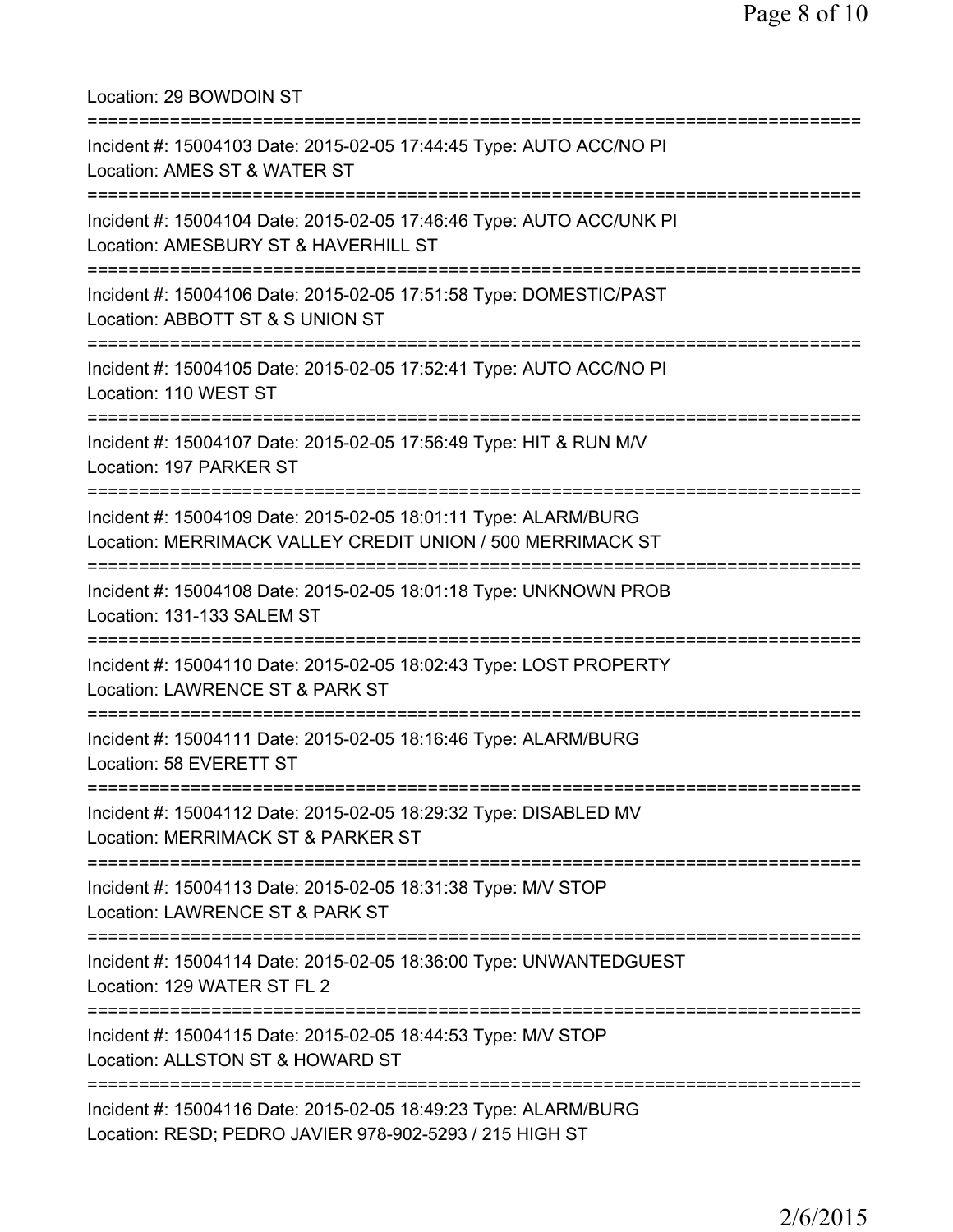| Incident #: 15004117 Date: 2015-02-05 19:10:53 Type: SHOTS FIRED<br>Location: 7 KENDALL ST FL 1                                              |
|----------------------------------------------------------------------------------------------------------------------------------------------|
| Incident #: 15004118 Date: 2015-02-05 19:13:32 Type: AUTO ACC/NO PI<br>Location: HAVERHILL ST & IRENE ST                                     |
| Incident #: 15004120 Date: 2015-02-05 19:57:45 Type: NEIGHBOR PROB<br>Location: 341 S BROADWAY                                               |
| Incident #: 15004119 Date: 2015-02-05 20:08:44 Type: M/V STOP<br>Location: BROADWAY & ESSEX ST                                               |
| Incident #: 15004121 Date: 2015-02-05 20:17:12 Type: UNWANTEDGUEST<br>Location: DUNKIN DONUTS / 99 WINTHROP AV                               |
| ===================================<br>Incident #: 15004122 Date: 2015-02-05 20:29:04 Type: DRUG OVERDOSE<br>Location: 461 HAVERHILL ST FL 3 |
| Incident #: 15004123 Date: 2015-02-05 21:00:52 Type: TOW OF M/V<br>Location: 313 LOWELL ST<br>========================                       |
| Incident #: 15004124 Date: 2015-02-05 21:15:16 Type: MV/BLOCKING<br>Location: LAWRENCE ADULT LEARNING CENTER / 147 HAVERHILL ST              |
| Incident #: 15004125 Date: 2015-02-05 21:20:37 Type: SPECIAL CHECK<br>Location: GOOD SHEPARD / 260 PARK ST                                   |
| Incident #: 15004126 Date: 2015-02-05 21:42:05 Type: ALARM/BURG<br>Location: APONTE RESIDENCE / 218 HIGH ST                                  |
| Incident #: 15004127 Date: 2015-02-05 21:55:27 Type: LOCKOUT<br>Location: 20 PLEASANT ST                                                     |
| Incident #: 15004128 Date: 2015-02-05 21:59:00 Type: NOISE ORD<br>Location: 435 BROADWAY FL 3                                                |
| Incident #: 15004129 Date: 2015-02-05 22:02:22 Type: DISORDERLY<br>Location: 12 METHUEN ST FL 2                                              |
| Incident #: 15004130 Date: 2015-02-05 22:10:06 Type: AUTO ACC/NO PI<br>Location: 140 WATER ST                                                |
|                                                                                                                                              |